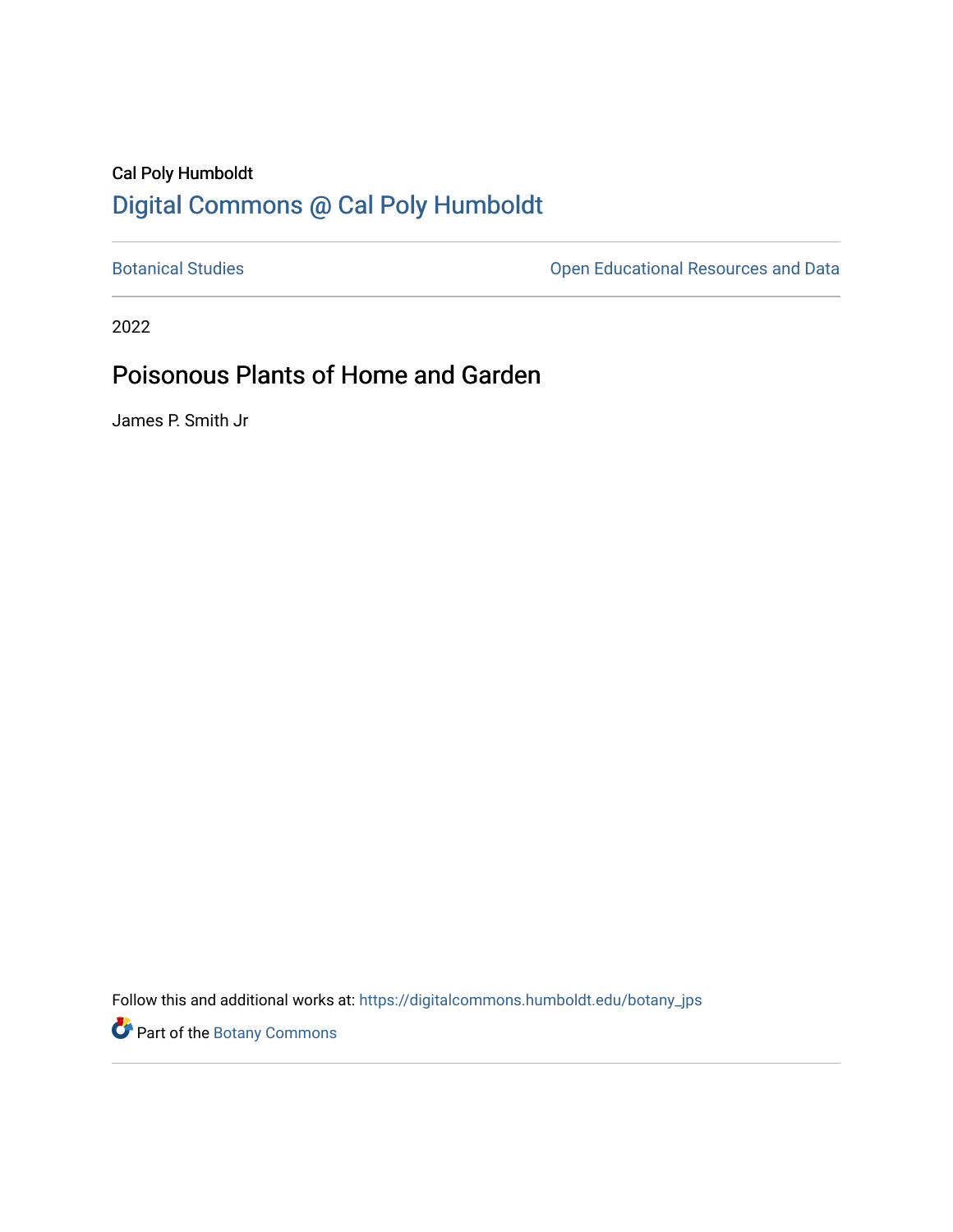## **P O I S O N O U S P L A N T S O F H O M E A N D G A R D E N**

**James P. Smith, Jr. Professor Emeritus of Botany Department of Biological Sciences Humboldt State University Arcata, California**

**31 March 2021**

Perhaps unknowingly, we have cultivated a number of poisonous plants around us in our homes and gardens. They are not only a problem for us, especially children, but for our pets. Many of these plants cause relatively minor problems, such as mild cases of skin rash (dermatitis) or digestive system disturbance. Others are potentially lethal. This list is limited to ferns, gymnosperms, and flowering plants. I have focused on more popular ornamentals. I have not included food plants. Two abbreviations appear below: GI for gastrointestinal and CV for cardiovascular.

**Common Name • Scientific Name Toxic Parts(s) • Symptoms** Amaryllis • Hippeastrum spp. The Sulbs • upset stomach, convulsions<br>Angel's trumpet • Brugmansia spp. The Rull parts • rapid heartbeat, dilated pu

Baby's-breath • *Gypsophila paniculata* All parts • GI; respiratory irritation Barbados aloe • *Alo*ë *barbadensis* Leaves • vomiting; severe diarrhea Begonia • *Begonia* spp. **All parts • vomiting, purging, diuretic** Blood lily • *Haemanthus* spp. **Leaves and bulbs • salivation; GI**<br>Boxwood • *Buxus sempervirens* **Example 1** Stems and leaves • stomach pair

Caladium • *Caladium* spp. <br>California bay • *Umbellularia californica* electronic Leaves, essential oil • dermatitis, heada Calla-lily • *Zantedeschia aethiopica* All parts • irritation of mouth and throat<br>Cape plumbago • *Plumbago auriculata* All parts • dermatitis, eye irritation, stom<br>Castor bean • *Ricinus communis* All parts, esp. seeds! • Carnation • *Dianthus caryophyllus* Leaves • dermatitis; GI Chinese evergreen • Aglaonema modestum<br>Chinese tallow tree • Triadica sebifera<br>Christmas-rose • Helleborus niger Croton • *Codiaeum* spp.  $\overline{\phantom{a}}$  All parts • rash, irritation of mouth and throat

Desert-rose • *Adenium obesum* Sap • CV; GI distress Dracaena • *Dracaena* spp. Leaves (resin) • GI irritation

Fig • *Ficus* spp. Sap • dermatitis = Sap • dermatitis = Sap • dermatitis = Sap • dermatitis = Sap • dermatiti

African blue lily • *Agapanthus* spp. <br>All parts • irritation to mucous membranes; swollen tongue<br>Amaryllis • *Hippeastrum* spp. **All parts • upset stomach, convulsions** Angel's trumpet • *Brugmansia* spp. All parts • rapid heartbeat, dilated pupils, hot/dry skin<br>Autumn-crocus • *Colchicum autumnale A*ll parts • nausea, diarrhea, circulatory coll All parts • nausea, diarrhea, circulatory collapse All parts • vomiting, low blood pressure, convulsions Bird-of-paradise • *Caesalpinia gilliesii* Pods and seeds • intestinal irritation, vomiting, diarrhea Bird-of-paradise • *Strelitzia* spp. Fruits and seeds • vomiting, diarrhea, dizziness, drowsiness Black henbane • *Hyoscyamus niger* All parts • flushed skin; hallucinations; dilated pupils Bird-of-paradise • *Caesalpinia gilliesii*<br>Bird-of-paradise • *Caesalpinia gilliesii* and secure intesting initiation, vomiting, diarrhea<br>Bird-of-paradise • *Strelitzia* spp. Fruits and seeds • vomiting, diarrhea, dizzines Stems and leaves • stomach pains, vomiting, diarrhea California bay • *Umbellularia californica* Leaves, essential oil • dermatitis, headache, eye irritation Cape plumbago • *Plumbago auriculata* All parts • dermatitis, eye irritation, stomach irritation Castor bean • *Ricinus communis* All parts, esp. seeds! • burning in mouth/throat, vomiting, diarrhea Carolina jessamine • *Gelsemium sempervirens* All parts, esp. roots • nausea; pupil dilation; respiratory distress<br>Century plant • *Agave americana*<br>Chalice vine • *Solandra* spp. **Exercicial Exercity Flowers, leaves • vom** Sap • skin and mucosal irritation; edema Chalice vine • *Solandra* spp. The state of Flowers, leaves • vomiting, diarrhea, pupils dilate Cherry tree • *Prunus* spp. Stems, leaves, pits • twitching, difficult breathing, coma All parts • *irritation of the mouth and throat; edema*<br>Leaves, fruits, sap • dermatitis Christmas-rose • *Helleborus niger* Rootstocks, leaves • upset stomach, purging, numbing of mouth Coral plant • *Jatropha* spp.  $\overline{\phantom{a}}$  All parts, esp. seeds • dermatitis; multiple organ hemorrhaging Cotoneaster • *Cotoneaster* spp. Leaves, berries (in excess) • GI; convulsions; blurred vision Croton • *Codiaeum* spp. The Cuckoopint • *Arum maculatum* All parts • rash, initation of mouth and throat Cuckoopint • *Arum maculatum*<br>
All parts • symptoms associated with cyanide poisoning Cyclamen • Cyclamen spp. Tube Tubers • rash in sensitive individuals

Daffodil • *Narcissus pseudonarcissus* Bulbs • vomiting, diarrhea, trembling, convulsions<br>Daphne • *Daphne mezereum* Fruits, bark, leaves • vomiting, diarrhea, stupor, co Daphne • *Daphne mezereum* Fruits, bark, leaves • vomiting, diarrhea, stupor, convulsions Deadly nightshade • *Atropa belladonna* All parts • nausea, dilated pupils; impaired movement Devil's ivy • *Epipremum aureum* All parts • irritation of the mouth and throat Dumbcane • *Dieffenbachia* spp. **All parts, esp. sap • irritation of mouth and throat, voice loss Discoverse in the All parts, esp. sap • irritation of mouth and throat, voice loss** 

Elderberry • *Sambucus* spp. Most parts • nausea, digestive upset All parts • *irritation of mouth and throat and GI tract* All parts • *irritation of mouth and throat and GI tract* English holly • *Ilex aquifolium*<br>
English ivy • *Hedera helix*<br>
All parts • excitement, difficult breathing, coma All parts • excitement, difficult breathing, coma

Fruits • dermatitis from calcium oxalate raphides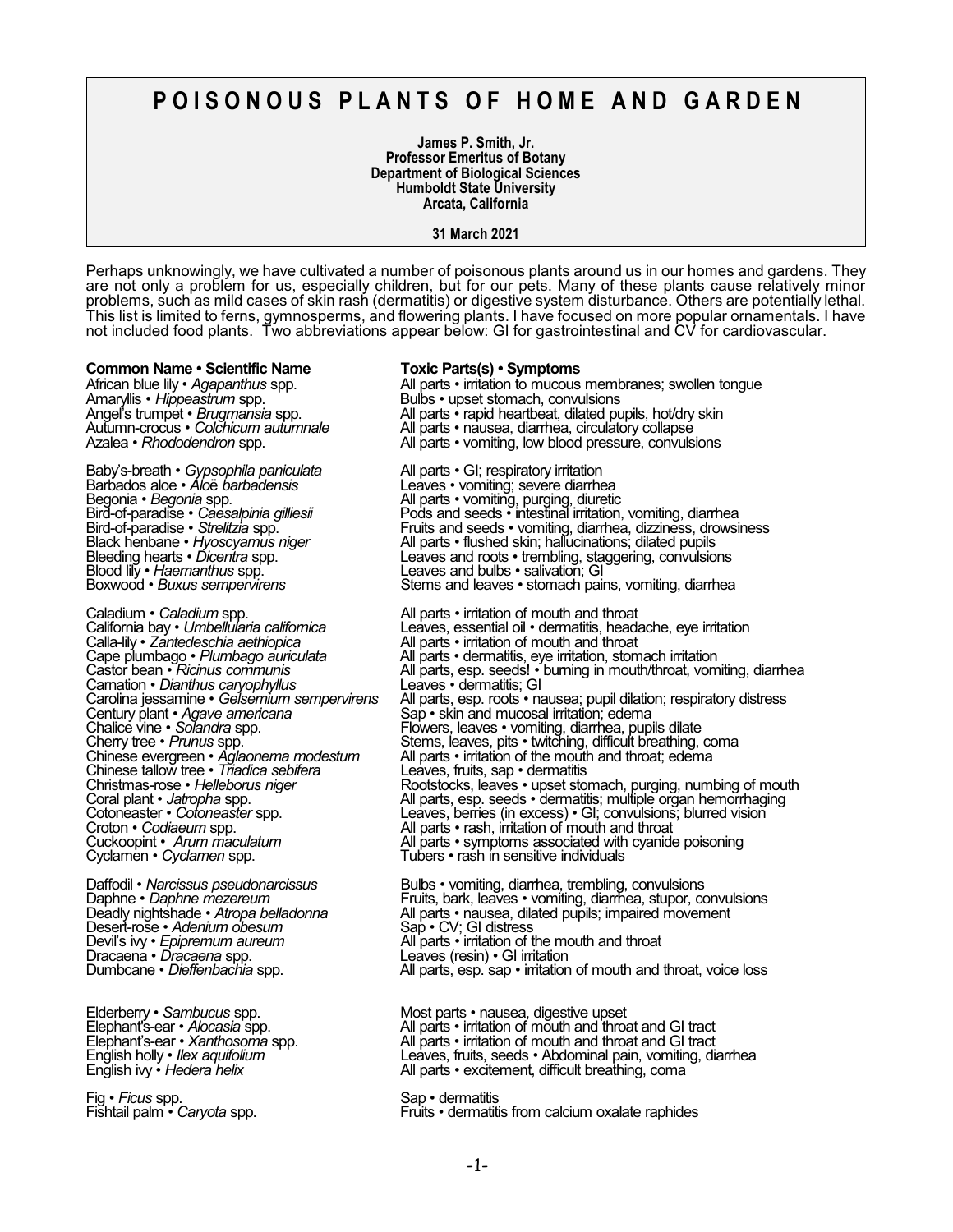French marigold • Tagetes patula

Hellebore • *Helleborus* spp. All parts • dermatitis; GI, CV Hyacinth • *Hyacinthus* spp.<br>Hydrangea • *Hydrangea* spp.

Japanese aucuba • *Aucuba japonica* All parts, esp. fruits • GI<br>Jerusalem-cherry • *Solanum pseudocapsicum* Leaves, fruits • nausea,

Larkspur, stagger weed • *Delphinium* spp.<br>Lily-of-the-valley • *Convallaria majalis*<br>Love-in-a-mist • *Nigella damascena*<br>Lupines • *Lupinus* spp.

Moses-in-the-credle • *Rhoeo spathacea*<br>Mother-in-law's-tongue<br>Mountain-laurel • *Kalmia latifolia*<br>Myoporum • *Myoporum laetum* Mother-in-law's-tongue Leaves, flowers • salivation; GI distress

Peruvian lily • Alstroemeria *aurantiaca* Pheasant's-eye • *Adonis* spp.<br>Philodendron • *Philodendron* spp. Primrose • *Primula obconica* Leaves • rash in sensitive individuals<br>Privet • *Ligustrum vulgare* **Leaves • Contains • Fruits • upset stomach**, pain, vomiting

Rubber plant • *Ficus elastica* Sap • dermatitis<br>Rue • *Ruta graveolens* Sap • dermatitis **Rue • Ruta graveolens** 

Snow drop • *Galanthus nivalis* All parts, esp. bulbs • GI; CV Spider plant • *Chlorophytum* spp. Leaves, plantlets • GI distress Star-of-Bethlehem • *Omithogalum umbellatum*<br>Sweet pea • Lathyrus odoratus

Flag • *Iris germanica* entity of the Seeds, rhizomes • dermatitis; GI<br>
Foxglove • Digitalis purpurea entity of All parts • irregular heartbeat and Foxglove • *Digitalis purpurea* All parts • irregular heartbeat and pulse, digestive upset Four o'clock • *Mirabilis jalapa* Roots and seeds • vomiting, diarrhea, stomach pain Roots and seeds • vomiting, diarrhea, stomach pain<br>Leaves, flowers • dermatitis

Ginkgo • *Ginkgo biloba* Seeds • contact dermatitis; GI; confusion, convulsions<br>
Golden chain tree • Laburnum anagyroides Pods and seeds • incoordination, vomiting, convulsions Pods and seeds • *incoordination*, vomiting, convulsions, coma

Fruits • vomiting, diarrhea, stupor Hollyhock • *Alcea rosea* and *All parts* • dermatitis; irritation of mouth **Honeysuckle** • *Lonicera japonica* **All parts** • dermatitis, GI irritation Leaves, berries • dermatitis, GI irritation<br>Bulbs • intense indigestion Leaves and buds • nausea, vomiting, diarrhea

Iris • *Iris* spp. **Leaves and roots • rash, severe digestive upset, purging** line • rash, severe digestive upset, purging

Jerusalem-cherry • *Solanum pseudocapsicum* Leaves, fruits • nausea, GI distress, bradycardia, dilated pupils

Kaffir lily • *Clivia miniata* and the section of Bulbs, fruits • GI irritation; excessive drooling <br>
Kalanchoe • *Kalanchoë* spp. **Example 18 and the section of the section of the section of the section of the section of** Leaves • rapid breathing, teeth grinding, ataxia

> All parts • digestive upset, excitement/depression Most parts • heart stimulant, dizziness, vomiting<br>Seeds • vomiting, diarrhea Stems, leaves (young) • headache, GI, CV

Monk's-hood, wolf's bane • *Aconitum* spp. Roots, seeds, leaves • tingling lips/tongue, slowing heart rate Morning glory • *Ipomoea* spp. Seeds • nausea, euphoria, hallucinations Seeds • nausea, euphoria, hallucinations<br>All parts • dermatitis Mountain-laurel • *Kalmia latifolia* All parts • impaired skeletal and heart muscle function Leaves • *jaundice*, photosensitization; abdominal pain

Naked ladies • *Amaryllis belladonna* All parts • dermatitis, severe GI distress<br>
Nasturtium • *Tropaeolum majus* All parts •, esp. seeds • GI; kidney dan<br>
Nephthytis • *Syngonium pdophyllum* All parts • severe irritation Nasturtium • *Tropaeolum majus* All parts • , esp. seeds • GI; kidney damage Nephthytis • *Syngonium pdophyllum* All parts • severe irritation to oral cavity and GI All parts • nausea, GI distress, bradycardia, dilated pupils Oleander • *Nerium oleander* All parts • nausea, irregular pulse, paralysis Peace-lily • *Spathiphyllum* spp. <br> **All parts • intense pain and swelling of mouth Periwinkle • Catharanthus roseus** 

All parts • GI distress; CV damage<br>All parts • occupational dermatitis<br>All parts • CV Philodendron • *Philodendron* spp. <br>Pieris • *Pieris japonica* entity of all parts • vomiting, low blood pressure Pieris • *Pieris japonica* All parts • vomiting, low blood pressure, convulsions Poinsettia • *Euphorbia pulcherrima* Most parts • rash, vomiting, abdominal pain, diarrhea Poinsettia • *Euphorbia pulcherrima*<br>
Poinsettia • *Euphorbia pulcherrima*<br>
Poppy • *Papaver* spp. Most parts • stupor, coma, slow breathing<br>
Primrose • Primula obconica<br>
Primrose • Primula obconica<br>
Leaves • rash in sensi Fruits • upset stomach, pain, vomiting, diarrhea

Red sage • *Lantana camara* Fruits • intestinal upset, muscular weakness Rhododendron • *Rhododendron* spp. All parts • vomiting, low blood pressure, convulsions<br>Rosary pea • *Abrus precatorius* Seeds • inhibits protein synthesis Seeds • *inhibits protein synthesis* Sap • dermatitis

Sago-palm • *Cycas revoluta* and all parts, esp. seeds • GI; blood clotting problems; liver damage Shooting stars • *Cyclamen* spp. **All parts, esp. seeds • GI** irritation; convulsions; paralysis Shooting stars • *Cyclamen* spp. Rhizomes • GI irritation; convulsions; paralysis Silk-0ak • Grevillea robusta Flowers, fruits • dermatitis<br>All parts, esp. bulbs • GI, CV<br>Leaves, plantlets • GI distress Split-leaved philodendron • *Monstera deliciosa* All parts • irritation of mouth/throat; GI irritation Sap • mild to severe dermatitis All parts, esp. bulbs • dermatitis; CV<br>All parts, esp. bulbs • CV Seeds (in excess) • paralysis

Tulip • *Tulipa* spp. Bulbs • vomiting, diarrhea, stomach pain

Umbrella tree • *Schefflera* spp. Leaves • mucous membrane irritation; salivation; GI distress